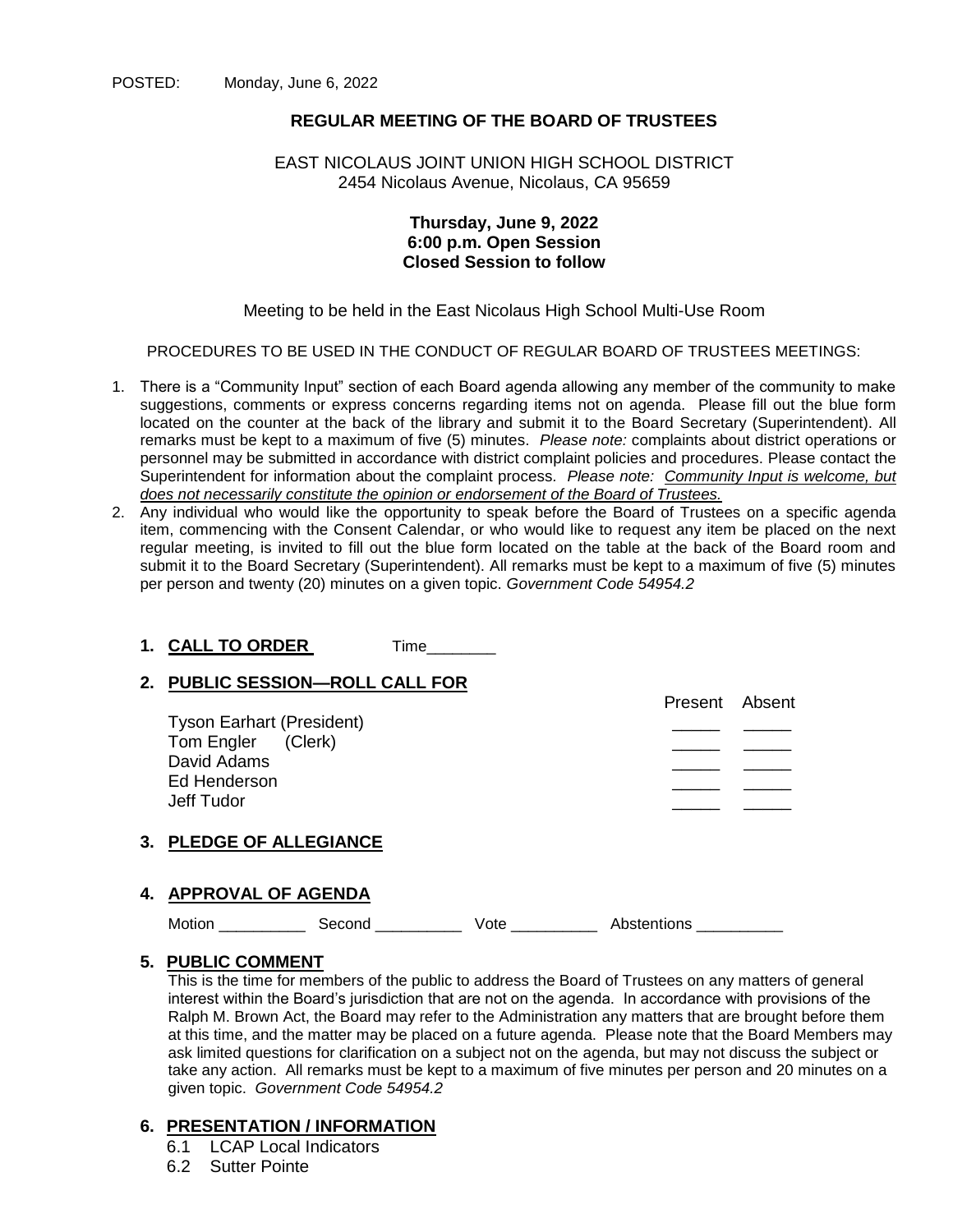# **7. REPORTS/UPDATES**

- 7.1 Director of Student Counseling Enrollment, updates
- 7.2 Principal updates -
- 7.3 Board of Trustees -
- 7.4 Superintendent updates
	- Staffing -
	- Facilities -
	- Athletics -

# **8. CONSENT AGENDA**

The following items on the Consent Agenda may be acted upon through one motion. Board Members may request that individual items be withdrawn from the Consent Agenda for separate action.

- 8.1 Certification of Warrants and Expenditures (May, 2022) \$195,613.70
- 8.2 Approval of Regular Board Meeting Minutes May 18, 2022

| 8.3 Approval of Public Hearing/Meeting Minutes - June 6, 2022 |  |
|---------------------------------------------------------------|--|
|                                                               |  |

Motion \_\_\_\_\_\_\_\_\_\_\_\_\_\_\_ Second \_\_\_\_\_\_\_\_\_\_\_\_\_\_\_ Vote \_\_\_\_\_\_\_\_\_\_\_\_\_\_\_ Abstentions \_\_\_\_\_\_\_\_\_\_\_\_

# **9. ACTION ITEMS**

|                                                                                    |                                                          |  | 9.1 Consider Approval of 2021-2022 LCAP Annual Update           |  |                                                                     |  |
|------------------------------------------------------------------------------------|----------------------------------------------------------|--|-----------------------------------------------------------------|--|---------------------------------------------------------------------|--|
|                                                                                    |                                                          |  |                                                                 |  | 9.2 Consider Adoption of ENHS 2022-2023 Proposed Budget SACS Report |  |
|                                                                                    |                                                          |  |                                                                 |  |                                                                     |  |
|                                                                                    |                                                          |  | 9.3 Consider Approval of On-Site Overnight Camp (Cheer)         |  |                                                                     |  |
|                                                                                    |                                                          |  |                                                                 |  |                                                                     |  |
|                                                                                    |                                                          |  | 9.4 Consider Approval of 2022-23 Explanation of Excess Reserves |  |                                                                     |  |
|                                                                                    |                                                          |  |                                                                 |  |                                                                     |  |
|                                                                                    | 9.5 Consider Approval of Certificated Report (June 2022) |  |                                                                 |  |                                                                     |  |
|                                                                                    |                                                          |  |                                                                 |  |                                                                     |  |
| 9.6 Consider Approval of 2022-23 Ag Incentive Grant Application                    |                                                          |  |                                                                 |  |                                                                     |  |
|                                                                                    |                                                          |  |                                                                 |  |                                                                     |  |
|                                                                                    | 9.7 Consider Approval of Superintendent's Contract       |  |                                                                 |  |                                                                     |  |
|                                                                                    |                                                          |  |                                                                 |  |                                                                     |  |
|                                                                                    |                                                          |  | 9.8 Consider Approval of Principal's Salary Schedule            |  |                                                                     |  |
|                                                                                    |                                                          |  |                                                                 |  |                                                                     |  |
|                                                                                    | 9.9 Consider Approval of CBO's Salary Schedule           |  |                                                                 |  |                                                                     |  |
|                                                                                    |                                                          |  |                                                                 |  |                                                                     |  |
| 9.10 Consider Adoption of EPA/Education Protection Account – Resolution #2122-XIII |                                                          |  |                                                                 |  |                                                                     |  |
|                                                                                    |                                                          |  |                                                                 |  |                                                                     |  |

## **10. FUTURE BOARD AGENDA ITEMS**

- 10.1 Sutter Pointe
- 10.2 Conflict of Interest
- 10.3 Board Brown Act Training